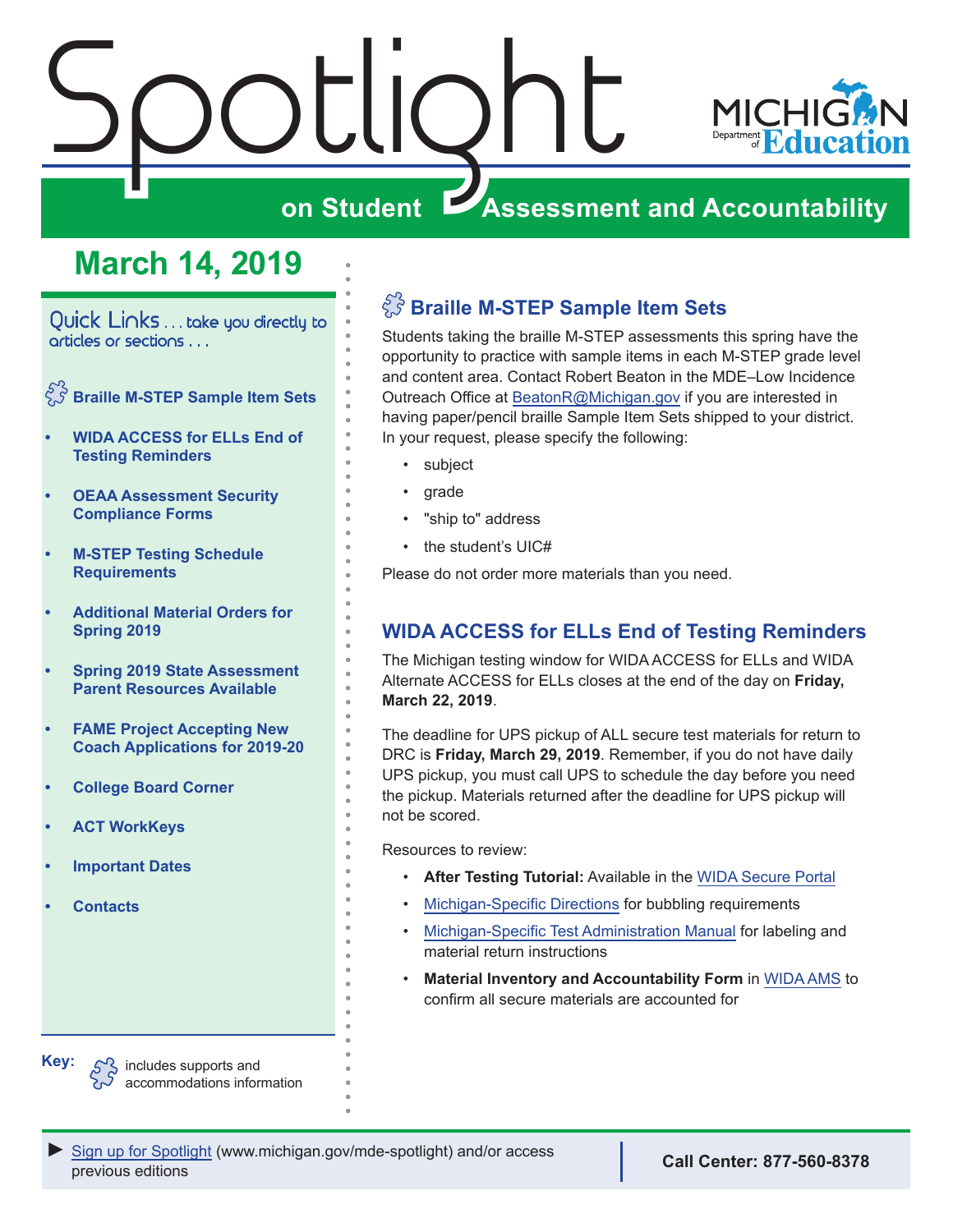# <span id="page-1-0"></span>**OEAA Assessment Security Compliance Forms**

All staff members involved in the administration of any of the state's assessments are required to sign a copy of the Office of Educational Assessment and Accountability (OEAA) Assessment Security Compliance Form. These forms must be kept on file at the building for three years. Copies of the [OEAA Assessment Security Compliance Form](https://www.michigan.gov/documents/mde/OEAA_Security_Compliance_Form_634992_7.pdf) can be found on the [M-STEP web page](www.michigan.gov/mstep) ( www.michigan.gov/mstep) under **Current Assessment Administration**.

# **M-STEP Testing Schedule Requirements**

It is the Building Coordinator's responsibility to develop test administration schedules based on the school's resources (i.e., staffing, available computers, testing rooms, etc.). It is up to local schools to determine the appropriate staffto-student ratio for each M-STEP test session. All staff members participating in M-STEP test administration are required to be trained and have signed the OEAA Assessment Security Compliance Form.

Documentation of testing schedules must minimally include the following information:

- District name
- Building name
- Building coordinator's name
- Date of assessment administration
- Location of testing session(s) (i.e, room number, classroom, etc.)
- Starting and ending time of testing session
- Assessment/grade/content being administered
- Test administrator(s) and proctor(s) for each testing session

Testing schedules must be retained by the district or school for three years. A testing schedule template is available in the [Assessment Integrity Guide](https://www.michigan.gov/documents/mde/Assessment_Integrity_Guide_291950_7.pdf). located on the M-STEP web page (www.michigan.gov/mstep) under **Current Assessment Administration**.

# **Additional Material Orders for Spring 2019**

Schools will have the opportunity to order additional materials from the **Additional Material Order page on the OEAA Secure Site** for the Spring 2019 assessments as listed below:

**SAT**

- Schools can order standard materials **March 20 – 28, 2109, 5:00 PM**.
- These are additional materials for the initial test day. Makeup test materials will be ordered through College Board – SAT Test Coordinators watch your email for instructions closer to testing day.
- Accommodated materials will be shipped based on the entries in College Board's SSD Online System.

### **PSAT 8/9, PSAT 10**

- Schools can order standard materials **March 20 – 28, 2019, 5:00 PM**.
- Accommodated materials will be shipped based on the entries in College Board's SSD Online System.
- There are no separate materials for makeup. Schools will hold on to extra, initial materials to use for makeup testing. If additional materials are needed for newly arrived students, it is important that schools respond to the makeup survey sent via email from the College Board around April 8, 2019.

### **WorkKeys**

- Schools can order both standard and accommodated materials **March 20 – 28, 2019, 5:00 PM**.
- These are additional materials for the initial test day.
- Makeup materials will be ordered through the additional material order page on the Secure Site **April 10 – 11, 2019, 5:00 PM**.

Directions for the [Additional Material Order](https://www.michigan.gov/documents/mde/additional_material_order_quick_reference_554554_7.pdf) page for the OEAA Secure Site can be found on the [Secure Site Training](http://www.michigan.gov/securesitetraining)  [web page](http://www.michigan.gov/securesitetraining) (www.michigan.gov/securesitetraining).

**Call Center: 877-560-8378** (select appropriate option) for assistance with assessment or accountability issues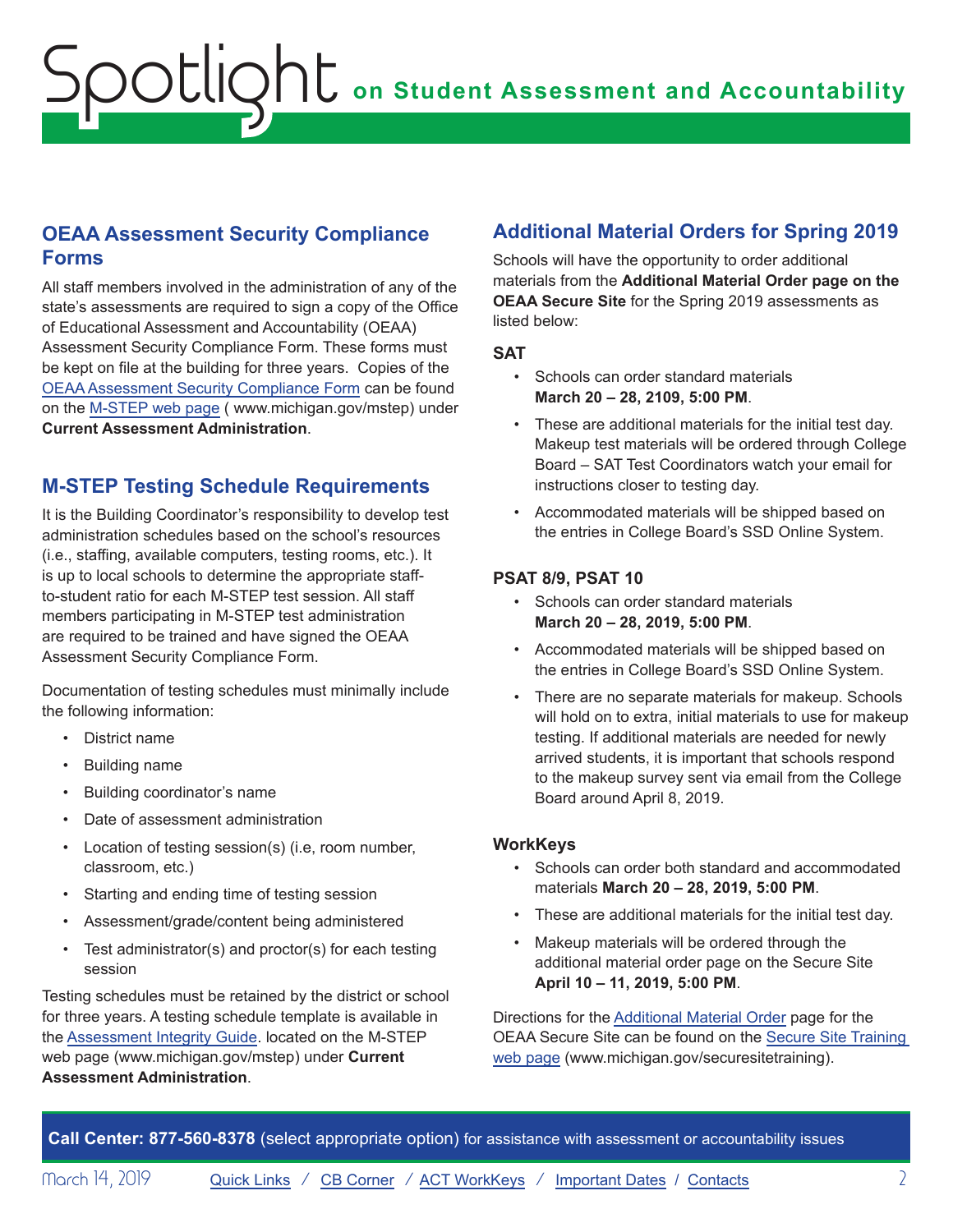## <span id="page-2-0"></span>**Spring 2019 State Assessment Parent Resources Available**

As the state testing season approaches, schools and teachers will start to get questions from parents regarding what their children will experience in 2019. The communications team at the Michigan Department of Education (MDE) has prepared several useful documents that you can print or customize to communicate with parents before this year's testing window opens.

The [Spring 2019 State Assessment Communications Toolkit](https://www.michigan.gov/documents/mde/2019_M-STEP-MME_Spring_Communications_Toolkit_Final_647497_7.docx) contains a variety of printable handouts, talking points, and customizable templates to help you communicate with staff, parents, and your community. The Communications Toolkit can also assist you in answering questions that might arise, including requests to allow children to "opt out" of testing.

Available now on the [Student Assessment web page](http://www.michigan.gov/oeaa) (www. michigan.gov/oeaa) the Spring 2019 State Assessment Communications Toolkit is accompanied by two customizable PowerPoint presentations:

- State Assessment in Michigan: What it is, What it [Means, What it Offers Presentation \(PPT\)](https://www.michigan.gov/documents/mde/State_Assessment_in_Michigan_Presentation_2.6.2018_613126_7.pptx) provides an overview of Michigan's state assessment system and the upcoming Spring 2019 testing schedule. A companion handout has been updated and is available in the Parent/Student Information section.
- [Michigan's State Assessment System School](https://www.michigan.gov/documents/mde/Michigan_Assessment_System_Presentation_TOOLKIT_646979_7.pptx)  [Presentation \(PPT\)](https://www.michigan.gov/documents/mde/Michigan_Assessment_System_Presentation_TOOLKIT_646979_7.pptx) provides an in-depth look all state assessments in Michigan, including those for students with cognitive disabilities and for English language learners.

### **TELL US WHAT YOU THINK**

To ensure this toolkit continues to meet your needs and provides the greatest possible value, please email Jan Ellis at [mde-oeaa@michigan.gov](mailto:mde-oeaa%40michigan.gov?subject=) with your suggestions.

Thank you for reviewing and sharing these useful tools.

# **FAME Project Accepting New Coach Applications for 2019-20**

The Formative Assessment for Michigan Educators (FAME) project is entering its 12th year and is now seeking interested educators who would like to lead a local learning team of teachers to explore, implement, and reflect on the formative assessment process in their classrooms. FAME coaches are not expected to be the local expert on the formative assessment process—rather FAME coaches are learners along with their learning team.

More information on the FAME project and access to the online [2019-20 New FAME Coach application](https://www.surveymonkey.com/r/FAMEnewcoachapp) (https://www. surveymonkey.com/r/FAMEnewcoachapp) is available on the [MDE Formative Assessment Process](https://www.michigan.gov/mde/0,4615,7-140-22709_55936---,00.html) page (www. michigan.gov/mde/0,4615,7-140-22709\_55936---,00.html) or the FAME [public page](https://famemichigan.org/) (https://famemichigan.org).

The deadline to apply is **Friday, May 3, 2019**. If you have any questions, contact Kimberly Young, MDE/OEAA at [youngk1@michigan.gov](mailto:youngk1%40michigan.gov?subject=) or 517-241-7061.

**Call Center: 877-560-8378** (select appropriate option) for assistance with assessment or accountability issues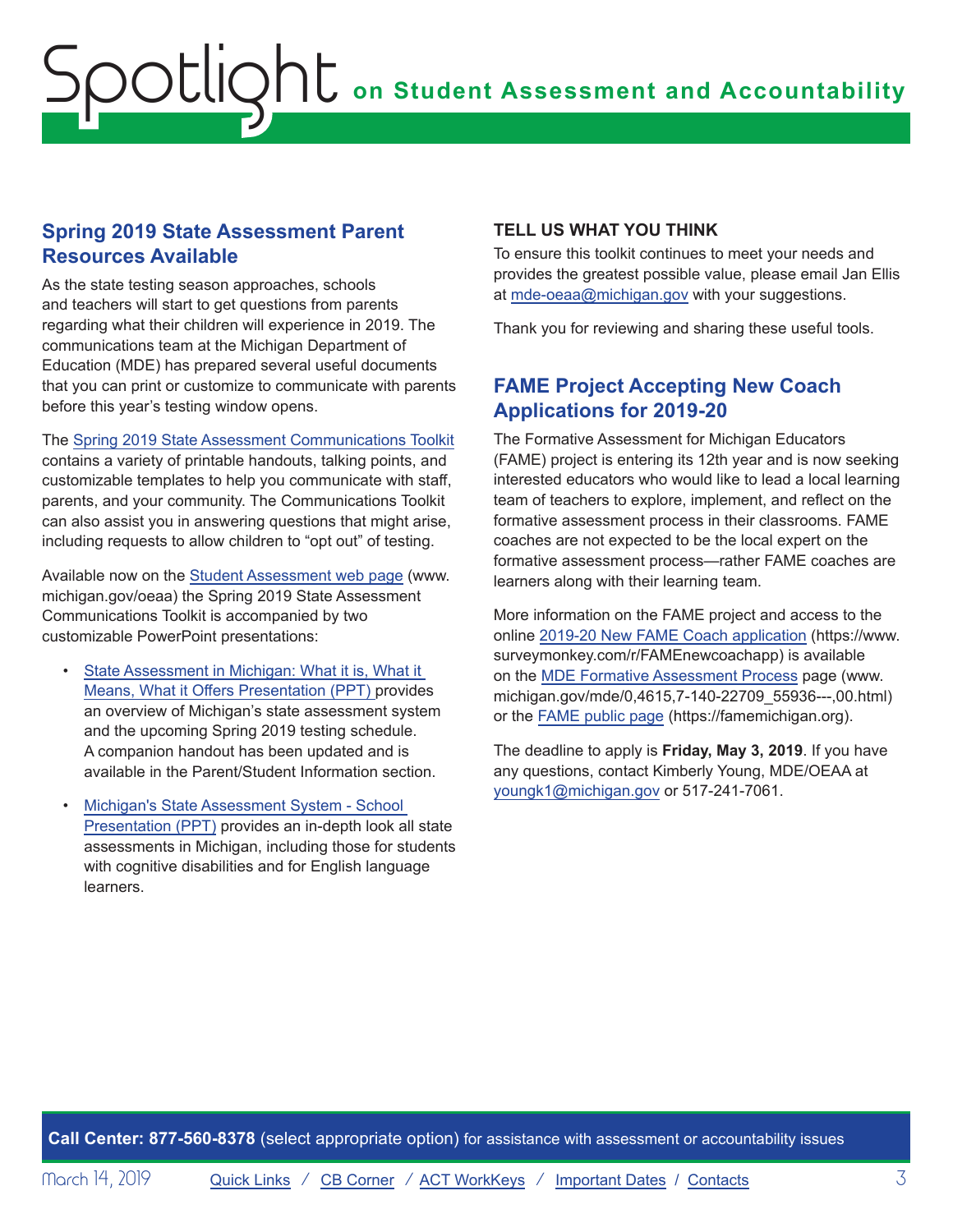# <span id="page-3-1"></span>College Board Corner

<span id="page-3-0"></span>Spotlight

 *Information on SAT*™*, PSAT 8/9*™*, and PSAT10*™ *provided by the College Board*

### **Shipments**

Preadministration materials and secure testing materials will arrive the week of **March 18, 2019**. All boxes will be addressed to the test coordinator. **Please note:**  Coordinators will receive numerous boxes; standard and accommodated materials will come separately. Here are some questions that may arise when it comes to shipments:

#### **Why did you send me accommodated SAT materials that I don't need?**

The College Board ships accommodated materials for all students in the pending and approved status in Michigan's contracted grade levels (11th and 12th for SAT, for example) in SSD Online and does not compare this to whether a student was pre-identified or not. Therefore, you will likely receive extra SAT materials for students you don't plan to test. Likewise, you will get materials for any student in the pending status, in the event that the approval occurs before test day. The Services for Students with Disabilities (SSD) coordinator must ensure that a student has been approved for accommodations before the accommodations are provided.

### **Why did I get so many boxes? And it seems to be of the same materials?**

Let's say a school Pre-IDs 100 students for PSAT 10 and has 15 students approved in SSD Online for 50% extended time. We will send a standard order of 110 orange PSAT 10 test books (based on 100 students being pre-identified plus a 10% overage) AND we will send an additional accommodated order of 15 orange test books for the students in SSD Online.

We send what is in the approved and pending status automatically in SSD Online and do not match it to whether a student was pre-identified. This would mean the school will get a total of 125 test books. The school will receive a standard order and the accommodated order separately.

### **My school is administering the PSAT 8/9 to both 8th and 9th grades under the same AI code. Will I get an 8th grade shipment and a 9th grade shipment or just one PSAT 8/9 shipment?**

Schools administering both assessments under the same AI code will get an 8th grade shipment and a 9th grade shipment. However, for these schools, the Pre-ID labels for 8th and 9th graders will come together in **EITHER** the 8th grade or the 9th grade shipment. Organize with the other test coordinator in your school to look for the Pre-ID labels for all your students.

### **More students enrolled at my school after the Pre-ID deadline and I don't have enough materials. Can I get some more?**

After inventorying materials, if a school determines the need for additional standard test books, answer sheets, and/or coordinator manuals for SAT with Essay, PSAT 10, or PSAT 8/9, these materials should be ordered via the OEAA Secure Site during the Additional Materials Ordering Window. This window is open from **March 20, 2019 – March 28, 2019**. For questions about using the Secure Site, visit the [Secure Site Training web](http://www.michigan.gov/securesitetraining)  [page](http://www.michigan.gov/securesitetraining) (www.michigan.gov/securesitetraining). Note that you may have enough with the 10% overage already provided.

*(Continued on next page)*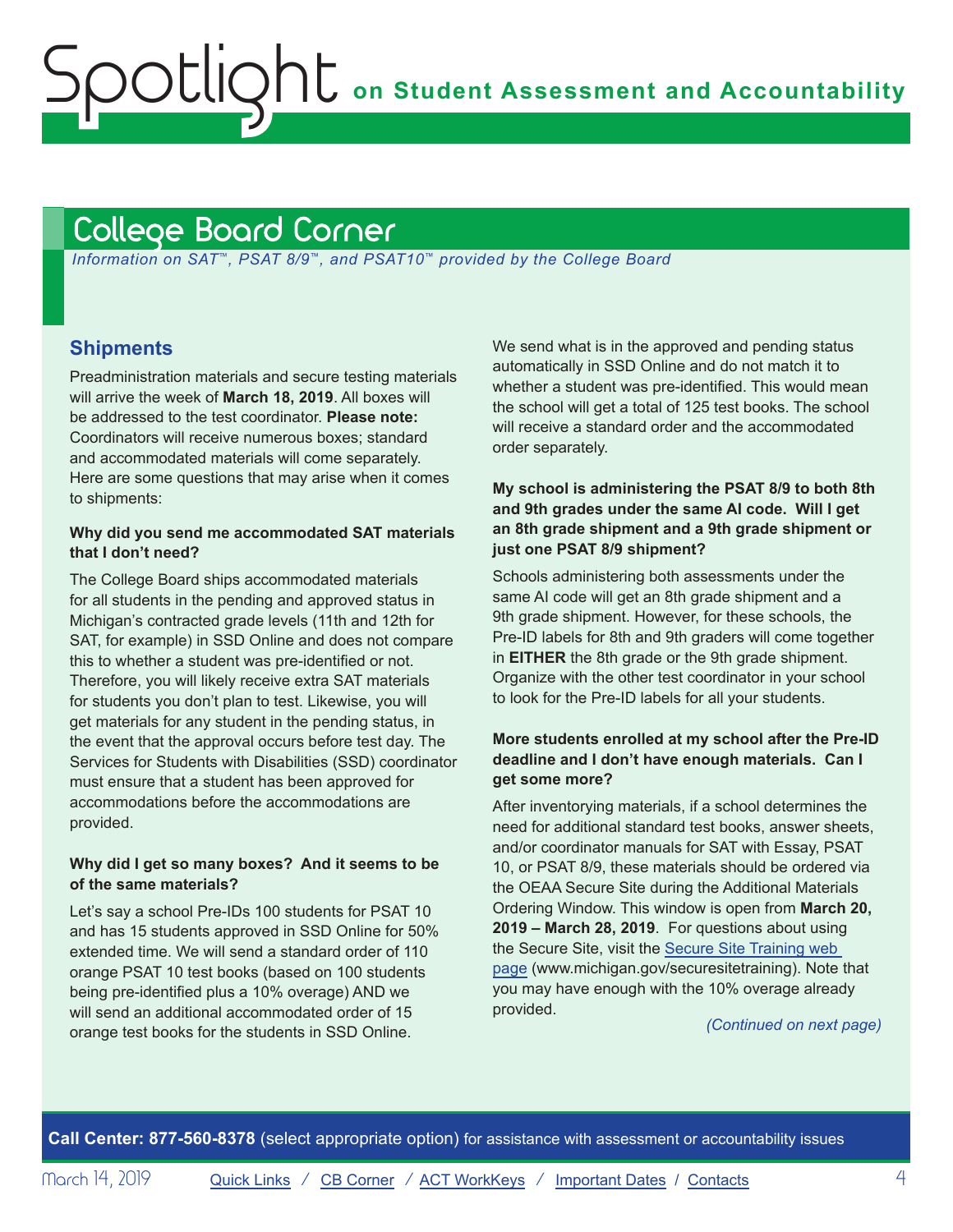#### I **entered students after the accommodations deadline and didn't get materials for them. What do I do?**

First, refer to the Nonstandard Administration Report (NAR) in SSD Online to determine what color test book the student needs. A student may be approved for an accommodation but may still use the same book. This is especially true for PSAT 10 and PSAT 8/9 as accommodated students will only use a different color book if they are testing with state-allowed accommodations. Second, determine if you have extra materials that were sent to you that the student can use (see first and second question above). Third, if you still determine you need additional accommodated materials (MP3 audio, large block answer sheet, etc), call the Michigan Educator Support line immediately.

#### **Will accommodated materials come assigned to a particular student?**

No, you will just receive an accommodated shipment. Individual test books or formats will not be assigned to students.

#### **Are answer sheets different for accommodated students?**

No, each assessment has one answer sheet. The only difference would be for a student approved for a large block answer sheet.

# **Coming Soon**

- Preadministration and test materials arrive the week of **March 18, 2019**
- Additional material order window opens in the OEAA Secure Site on **March 20, 2019**

# **Questions about Spring PSAT 8/9, PSAT 10, or SAT?**

- call the Michigan Educator Hotline: 866-870-3127 (select Option 1)
- email [michiganadministratorsupport@](mailto:michiganadministratorsupport%40collegeboard.org?subject=) [collegeboard.org](mailto:michiganadministratorsupport%40collegeboard.org?subject=)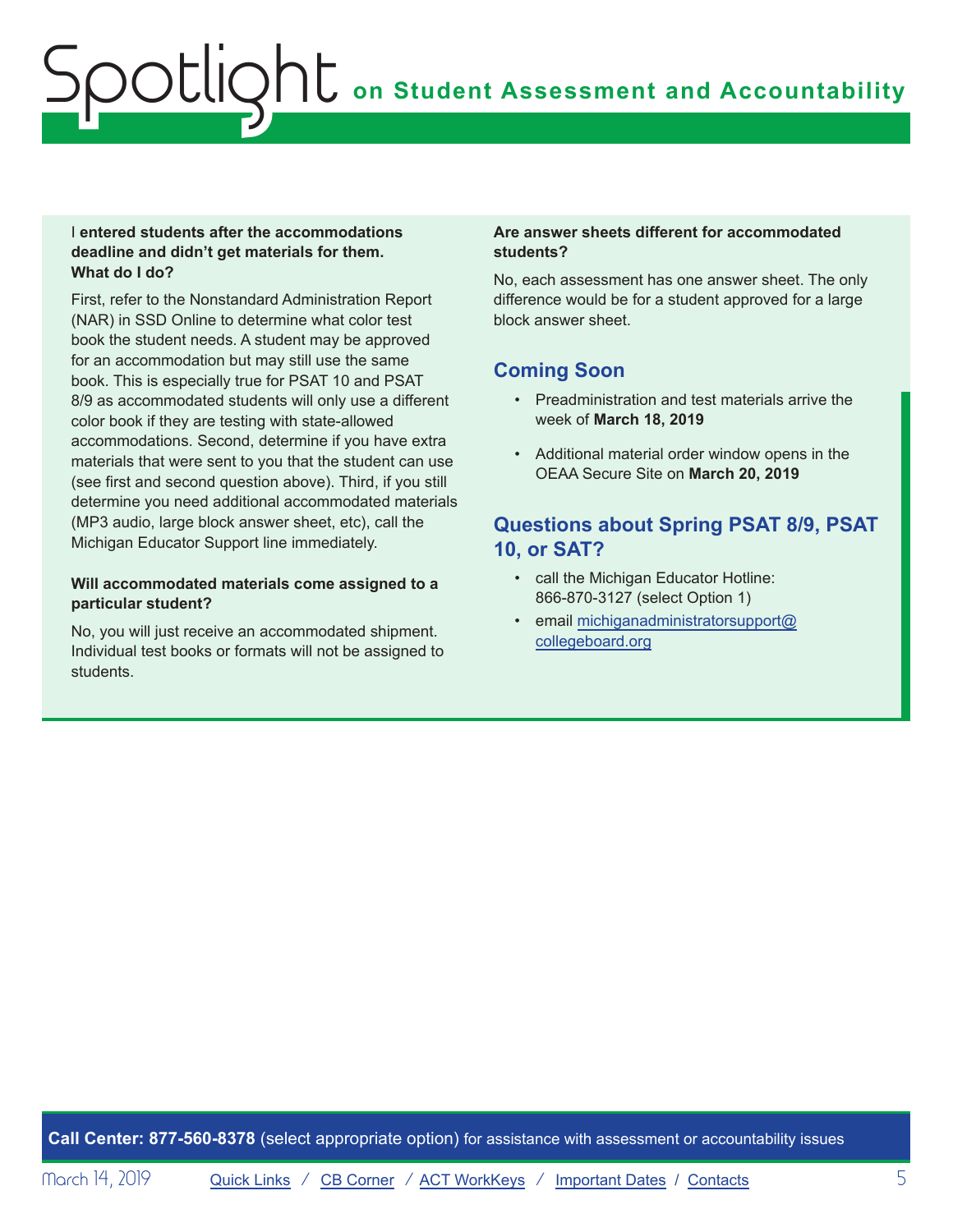<span id="page-5-1"></span><span id="page-5-0"></span>

Information on ACT WorkKeys<sup>®</sup> provided by the ACT<sup>®</sup>.

# **Student Preparation – Go For Platinum!**

Encourage students to understand the types of questions they'll see on this test, since they differ from other types of exams. Students and teachers can [access practice questions](https://www.act.org/content/act/en/products-and-services/workkeys-for-job-seekers/preparation.html) from all three tests that range from easier content, Level 3, to the most difficult, Level 7, and administer them as Questions of the Day or as warm-up activities in the weeks leading up to test day.

To give students a more thorough test experience, they can create user accounts and take free full-length [online](https://testregistration.org/rsp/Login.do?event=go&realm=20770563)  [practice tests](https://testregistration.org/rsp/Login.do?event=go&realm=20770563) (https://testregistration.org/rsp/Login. do?event=go&realm=20770563). This allows students to pace themselves in real-time test scenarios and receive scores indicating how they'll perform on the WorkKeys tests.

How a student performs on the three WorkKeys tests— Workplace Documents, Applied Math, and Graphic Literacy—determines if a student is eligible for an ACT WorkKeys National Career Readiness Certificate® (NCRC), a nationally recognized credential that students can use to get jobs after high school and in the future.

It's helpful to compare the three WorkKeys tests to the college readiness exams that students are familiar with; just as those tests measure what colleges and universities want students to know, the WorkKeys exams measure the real-world skills that employers consider critical to job success.

NCRCs are awarded at four levels: platinum, gold, silver, and bronze. To receive an NCRC, students must receive at least a 3 out of 7 on each test; the higher they score, the more jobs they are qualified for. A student who receive a Platinum NCRC is qualified for 99% of profiled jobs.

- **Bronze** requires a minimum score of 3 out of 7 on all 3 tests
- **Silver** requires a minimum score of 4 out of 7 on all 3 tests
- **Gold** requires a minimum score of 5 out of 7 on all 3 tests
- **Platinum** requires a minimum score of 6 out of 7 on all 3 tests

To help students understand how NCRC levels and WorkKeys scores correspond to their job interests, encourage students to search ACT's Job Profiling [database](http://profiles.keytrain.com/profile_search/) (http://profiles.keytrain.com/profile\_search/), which contains over 20,000 jobs and their corresponding median, minimum, and maximum WorkKeys scores. Students can look up their career interests and see how their future employers will value the skills articulated by their NCRCs, and teachers can integrate this discussion of skills into a larger conversation about career planning, lifelong learning, and the value of the senior year.

Median scores of popular Michigan job categories from ACT's Job Profiling database include:

- **Registered Nurse:** Applied Math 5, Workplace Documents 5, Graphic Literacy 4.
- **Marketing Manager:** Applied Math 7, Workplace Documents 5, Graphic Literacy 5.
- **Mechanical Engineer:** Applied Math 6, Workplace Documents 6, Graphic Literacy 6.

Students can activate and print their NCRC at [myworkkeys.com](http://www.myworkkeys.com) once they receive their paper scores in July. Starting in Spring 2019, students can use ACT's new Workforce Skills Exchange platform to connect their credentials with available jobs that correspond to their NCRC levels.

*(Continued on next page)*

**Call Center: 877-560-8378** (select appropriate option) for assistance with assessment or accountability issues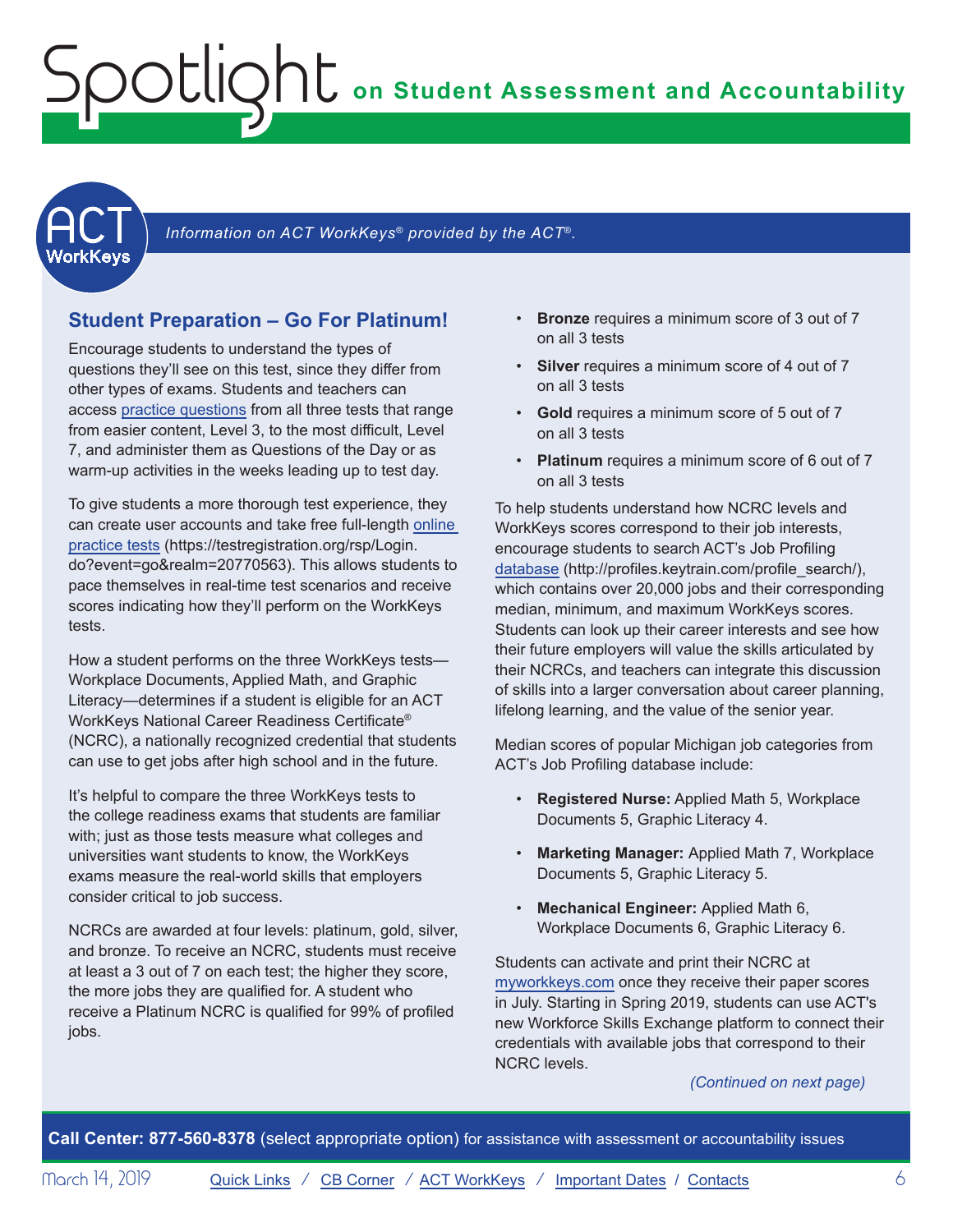For all upcoming events and deadlines, be sure to reference the following documents:

- [ACT WorkKeys Schedule of Events,](http://www.act.org/content/dam/act/unsecured/documents/ScheduleofEventsWorkKeys-MI.pdf) posted on the [ACT state testing website](http://www.act.org/stateanddistrict/michigan) (http://www.act.org/ stateanddistrict/michigan) on the **WorkKeys on Paper** page.
- [MME and PSAT List of Important Dates](https://www.michigan.gov/documents/mde/MME_List_of_Important_Dates_634790_7.pdf), found on the [MME web page](www.michigan.gov/mme) (www.michigan.gov/mme) under **General information**.

# **Contacting ACT**

If you have questions, you may:

- 1. contact ACT via the [Contact Us web page](http://www.act.org/aap/state/contact.html) ([www.act.org/aap/state/contact.html\)](www.act.org/aap/state/contact.html)
- 2. call ACT at 800-553-6244, 9:30 AM 6:00 PM ET
	- standard time: ext. 2800
	- accommodations: ext. 1788
- 3. email accommodations questions to [ACTStateAccoms@act.org](mailto:ACTStateAccoms%40act.org?subject=)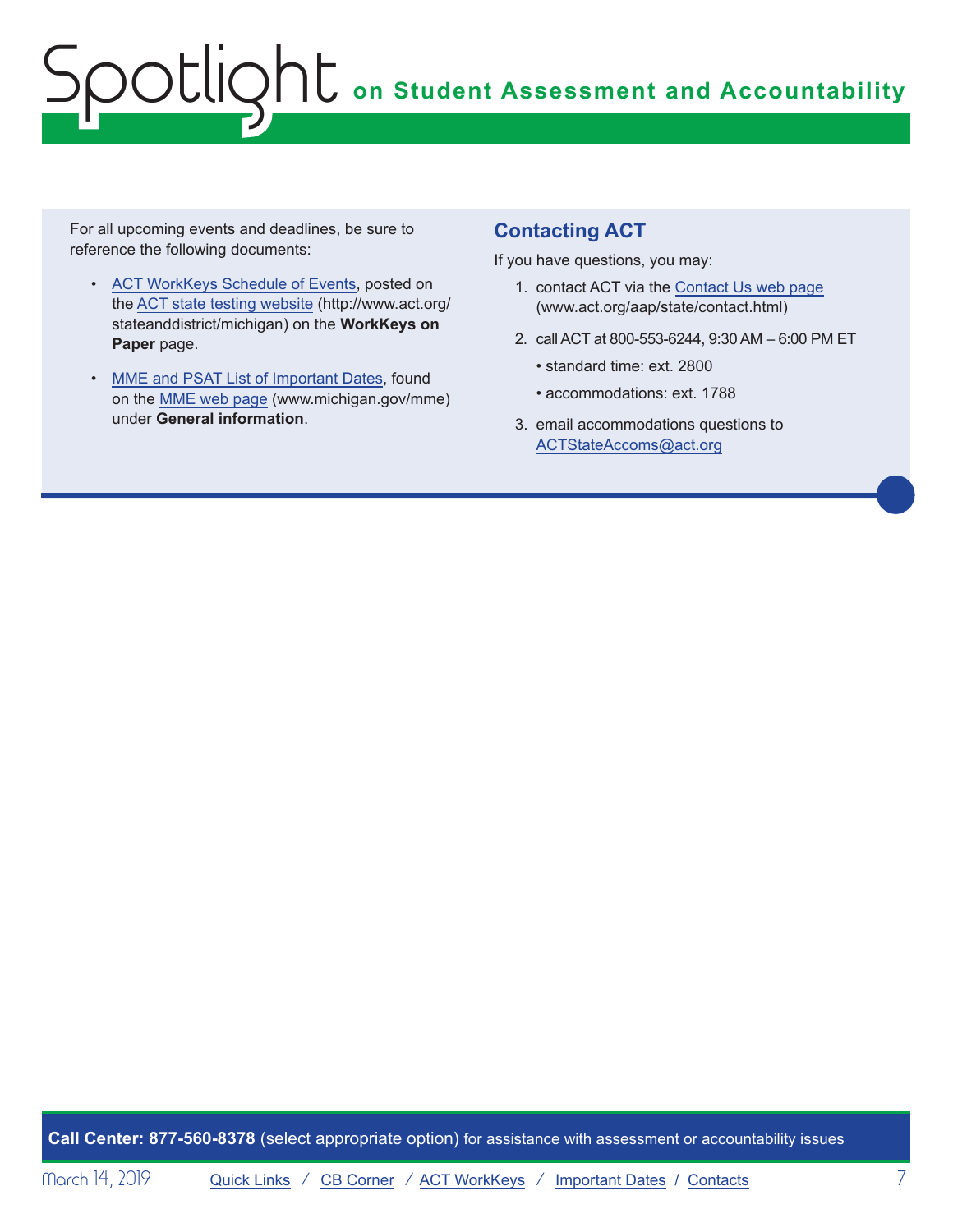# <span id="page-7-1"></span><span id="page-7-0"></span>**Important Dates**

# **March 2019**

# **Early Literacy and Mathematics, M-STEP, and MI-Access**

### **Now – May 24, 2019:**

• Off-Site Test Administration request window for individual students, such as homebound or students expelled with services, for **M-STEP, MI-Access,**  and **Early Literacy and Mathematics Benchmark Assessments**

### **March 19, 2019 from 10:00 – 11:00 AM:**

• **Spring 2019 Online Assessments Q&A for Assessment Coordinators**

Call-in information – **UPDATED March 6**

- w Toll-free dial-in number: **(833) 231-4299**
- w Conference code: **7423900173**

# **WIDA**

### **Now – March 22, 2019:**

• Off-Site Test Administration request window for individual students, such as homebound or students expelled with services, for **WIDA**

### **Now – March 22, 2019:**

• Window for Test Setup in **WIDA** AMS

### **Now – March 22, 2019:**

• **WIDA ACCESS for ELLs** and **WIDA Alternate ACCESS for ELLs** Test Administration Window

### **March 29, 2019:**

• Deadline for UPS pickup of ALL **WIDA ACCESS**  secure test materials for return to DRC

# **SAT and PSAT**

#### **March 20, 2019 – March 28, 2019:**

• Additional material order window in the OEAA Secure Site for **SAT with Essay**, **PSAT 10**, and **PSAT 8/9**  standard test books, answer sheets, and manuals

#### **Week of March 18, 2019:**

• Preadministration and test materials arrive

#### **March 28, 2019, from 3:00–4:00 PM:**

• **Testing Tips Webinar** to assist **SAT with Essay**, **PSAT 10,** and **PSAT 8/9** coordinators with planning for an effective preadministration session and test day [Register here](http://www.tinyurl.com/2019MITestingTips) (www.tinyurl.com/2019MITestingTips)

# **ACT WorkKeys**

### **Now – April 19, 2019:**

• Off-Site Test Administration request window for individual students, such as homebound or students expelled with services, for **ACT WorkKeys**

### **March 11 – 15, 2019:**

• Receive **ACT WorkKeys** test materials if this week was selected for delivery

### **March 18 – 22, 2019:**

• Receive **ACT WorkKeys** test materials if this week was selected for delivery

### **Tuesday, March 19, 2019, 3:30–4:30 PM:**

• **ACT WorkKeys Q&A Webinar #2 –** [Register here](https://event.on24.com/wcc/r/1865113/9AB75EE59E7C30D14F6B8B094D9374CF) (https://event.on24.com/wcc/r/1865113/9AB75EE59E 7C30D14F6B8B094D9374CF)

### **March 20 - 28, 2019:**

• Additional material order window in the OEAA Secure Site for **ACT WorkKeys** standard time test booklets, answer documents, and accommodated materials

**Call Center: 877-560-8378** (select appropriate option) for assistance with assessment or accountability issues